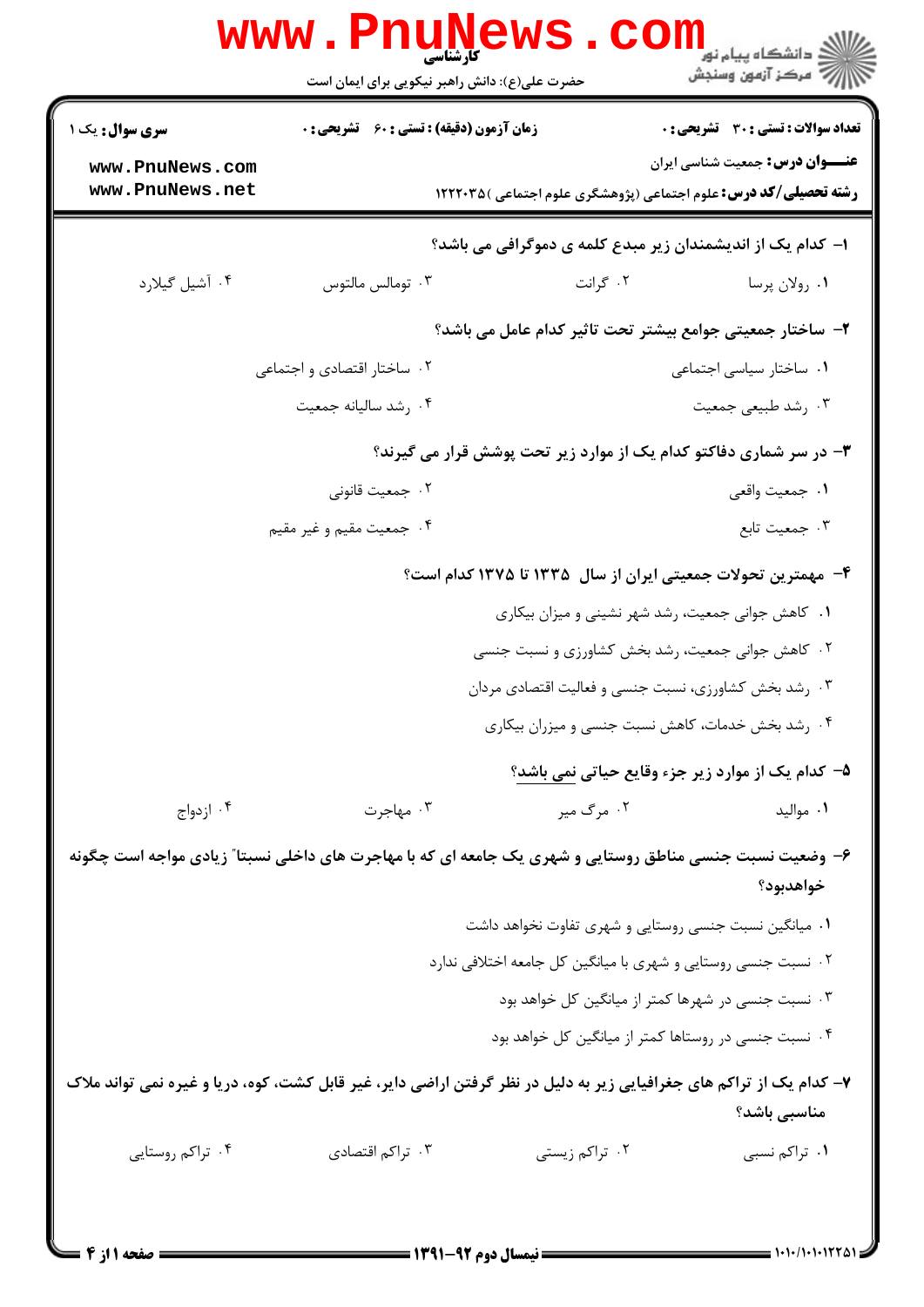|                                                                                                                 | <b>WWW.Pnumews</b><br>حضرت علی(ع): دانش راهبر نیکویی برای ایمان است                           |          | ڪ دانشڪاه پيا <sub>م</sub> نور<br><mark>ر</mark> 7 مرڪز آزمون وسنڊش                                               |
|-----------------------------------------------------------------------------------------------------------------|-----------------------------------------------------------------------------------------------|----------|-------------------------------------------------------------------------------------------------------------------|
| <b>سری سوال :</b> ۱ یک                                                                                          | زمان آزمون (دقیقه) : تستی : 60 ٪ تشریحی : 0                                                   |          | <b>تعداد سوالات : تستی : 30 ٪ تشریحی : 0</b>                                                                      |
| www.PnuNews.com<br>www.PnuNews.net                                                                              |                                                                                               |          | <b>عنـــوان درس:</b> جمعیت شناسی ایران<br><b>رشته تحصیلی/کد درس:</b> علوم اجتماعی (پژوهشگری علوم اجتماعی )۱۲۲۲۰۳۵ |
|                                                                                                                 |                                                                                               |          | ۸– در دهه ی ۸۵-۱۳۷۵ کمترین میزان رشد سالیانه جمعیت مربوط به کدام یک از استان های ذیل بوده است؟                    |
| ۰۴ ايلام                                                                                                        | ۰۳ يزد                                                                                        | ۰۲ همدان | ۰۱ گیلان                                                                                                          |
|                                                                                                                 |                                                                                               |          | ۹- کاهش فاصله بین جمعیت شهر بزرگ درجه ی اول کشور با شهرهای درجه ی دوم کشور بیانگر چیست؟                           |
|                                                                                                                 | ۰۲ مهاجرت کم به مناطق شهری                                                                    |          | ٠١ مهاجرت زياد به مناطق شهري                                                                                      |
|                                                                                                                 | ۰۴ تناسب در سیاست های جمعیتی                                                                  |          | ۰۳ عدم تناسب در سیاست های جمعیتی                                                                                  |
| ۱۰-بالا بودن میزان گرایش به شهر نشینی در استان ایلام و پایین بودن این میزان در استان گیلان در فاصله ی سالهای۷۰- |                                                                                               |          | ۱۳۶۵ معلول کدام عامل است؟                                                                                         |
|                                                                                                                 | ۰۲ بخش کشاورزی در استان گیلان قوی تر است                                                      |          | ٠١ استان ايلام توسعه يافته تر از استان گيلان است                                                                  |
|                                                                                                                 | ۰۴ استان ایلام در مراحل اولیه رشد اقتصادی قرار دارد                                           |          | ۰۳ استان ایلام در بخش صنعت فعالتر می باشد                                                                         |
|                                                                                                                 |                                                                                               |          | ۱۱– بیشترین روستاهای ایران در کدام یک از طبقات جمعیتی قرار دارد؟                                                  |
|                                                                                                                 | ۰۲ روستاهای ۱۰۰ تا ۲۵۰ نفری                                                                   |          | ۰۱ روستاهای کمتر از ۱۰۰ نفر                                                                                       |
|                                                                                                                 | ۰۴ روستاهای بیشتر از ۱۰۰۰ نفر                                                                 |          | ۰۳ روستاهای ۲۵۰ تا ۱۰۰۰ نفر                                                                                       |
|                                                                                                                 |                                                                                               |          | ۱۲- کاهش میزان روستا نشینی در ایران ناشی از کدام عامل است؟                                                        |
|                                                                                                                 | ۰۲ کاهش موالید                                                                                |          | ۰۱ مهاجرت                                                                                                         |
|                                                                                                                 | ۰۴ افزایش میزان شهر نشینی                                                                     |          | ۰۳ افزایش مرگ و میر                                                                                               |
|                                                                                                                 |                                                                                               |          | ۱۳- کمترین میزان روستا نشینی در سال ۱۳۸۵مربوط به کدام استان می باشد؟                                              |
| ۰۴ اصفهان                                                                                                       | ۰۳ قم                                                                                         | ۰۲ یزد   | ۰۱ تهران                                                                                                          |
|                                                                                                                 |                                                                                               |          | ۱۴- نسبت جنسی در جمعیت غیر ساکن ایران در دوره های مختلف سنی به چه شکلی می باشد؟                                   |
|                                                                                                                 | ۰۱ نسبت جنسی در سنین کودکی و نوجوانی ۱۵۰ سنین جوانی ۱۰۰ و سنین سالخوردگی ۸۵ است               |          |                                                                                                                   |
|                                                                                                                 | ۰۲ نسبت جنسی در سنین کودکی۱۰۰ و نوجوانی ۱۲۱ سنین جوانی و میانسالی۱۱۰ و سنین سالخوردگی ۱۵۰ است |          |                                                                                                                   |
|                                                                                                                 | ۰۳ نسبت جنسی در سنین کودکی و نوجوانی ۱۲۰ سنین جوانی ۹۰ و سنین سالخوردگی ۸۵ است                |          |                                                                                                                   |
|                                                                                                                 | ۰۴ نسبت جنسی در سنین کودکی و نوجوانی ۱۴۰ سنین جوانی ۱۰۰ و سنین سالخودگی ۷۵ است                |          |                                                                                                                   |
|                                                                                                                 |                                                                                               |          | ۱۵– سه عامل مهم و موثر در نسبت جنسی در استان های ایران به ترتیب اولویت کدامند؟                                    |
|                                                                                                                 | ۰۲ هزینه ی مواد غذایی، میزان بارندگی و نژاد                                                   |          | ۰۱ هزینه ی مواد غذایی، میزان بارندگی و درجه حرارت                                                                 |
|                                                                                                                 | ۰۴ محل سکونت،درجه حرارت و درآمد                                                               |          | ۰۳ میزان بارندگی، درجه حرارت و نژاد                                                                               |
| صفحه 12ز 4                                                                                                      |                                                                                               |          |                                                                                                                   |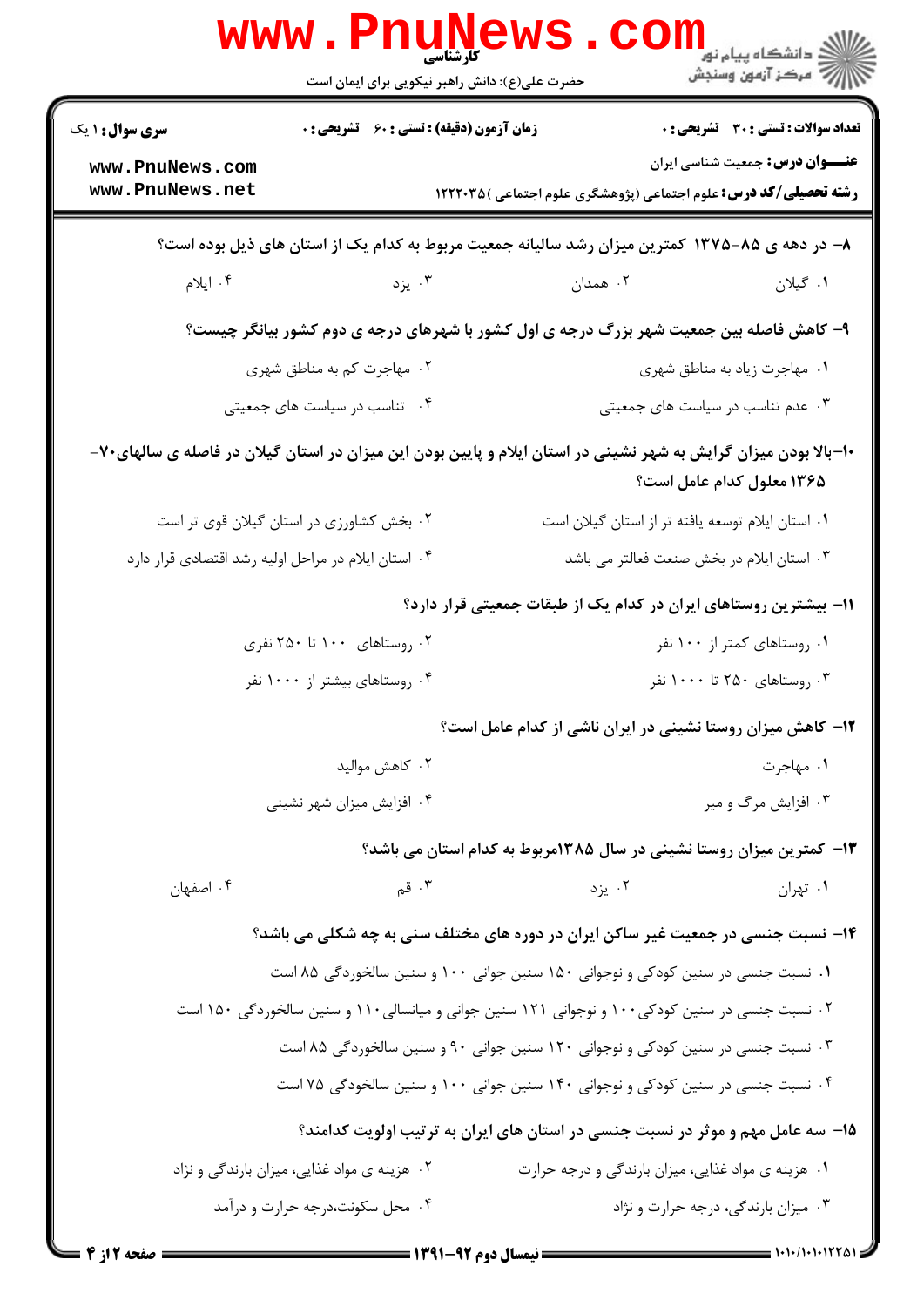|                                    | <b>WWW.PNUNEWS</b><br>کارشناسی<br>حضرت علی(ع): دانش راهبر نیکویی برای ایمان است        |                                                                                | ر دانشڪاه پيام نور ■<br>// مرکز آزمون وسنڊش      |
|------------------------------------|----------------------------------------------------------------------------------------|--------------------------------------------------------------------------------|--------------------------------------------------|
| <b>سری سوال : ۱ یک</b>             | <b>زمان آزمون (دقیقه) : تستی : 60 ٪ تشریحی : 0</b>                                     |                                                                                | تعداد سوالات : تستي : 30 ٪ تشريحي : 0            |
| www.PnuNews.com<br>www.PnuNews.net |                                                                                        | <b>رشته تحصیلی/کد درس:</b> علوم اجتماعی (پژوهشگری علوم اجتماعی )۱۲۲۲۰۳۵        | <b>عنـــوان درس:</b> جمعیت شناسی ایران           |
|                                    |                                                                                        | ۱۶- نسبت وابستگی در کشورهای در حال توسعه معمولا برابر چند می باشد؟             |                                                  |
| $Y \cdot Y$                        | $\Lambda$ . $\Delta$ . ٣                                                               | ۰۲ یک                                                                          | ۰۱ نیم                                           |
|                                    | ۱۷– وسیع بودن مستطیل پایین هرم سنی جمعیت ایران در سال۱۳۶۵ بیانگر کدام پدیده می باشد؟   |                                                                                |                                                  |
|                                    | ۰۲ پایین بودن میزان موالید                                                             |                                                                                | ٠١. بالا بودن ميزان مهاجرت                       |
|                                    | ۰۴ ساختار سنی در حال سالخوردگی                                                         |                                                                                | ۰۳ ساختار سنی جوان                               |
|                                    | ۱۸– ازدواج در کدام سنین در بین زنان ایرانی در قالب مفهوم پیشرسی ازدواج بررسی ًمی گردد؟ |                                                                                |                                                  |
| ۰۴ کمتر از۱۲سال                    | ۰۳ کمتر از ۲۰سال                                                                       | ۰۲ کمتر از ۱۸سال                                                               | ۰۱ زیر ۱۵سال                                     |
|                                    |                                                                                        | ۱۹- مطلوبترین سن باروری زنان از نظر سازمان بهداشت جهانی کدام است؟              |                                                  |
| ۰۴ تا ۳۹ سالگی                     | ۲۰ ۲۰ تا ۳۵ سالگی                                                                      | ۰۲ ۱۵تا۳۵ سالگی                                                                | ۱.  ۲۹ تا ۱۵سالگی                                |
|                                    |                                                                                        | +۲- کدام یک از گزینه های زیر در ارتباط بین خانوار و خانواده صحیح است؟          |                                                  |
|                                    |                                                                                        | ۰۱ خانوار و خانواده هر دو مفاهیمی مجزا بوده و ارتباطی ندارند                   |                                                  |
|                                    |                                                                                        |                                                                                | ۰۲ هر خانواری می تواند یک خانواده باشد نه بر عکس |
|                                    |                                                                                        | ۰۳ خانوار و خانواده هر دو در یک معنا بوده و تفاوتی ندارد                       |                                                  |
|                                    |                                                                                        |                                                                                | ۰۴ هر خانواده می تواند یک خانوار باشد نه بر عکس  |
|                                    |                                                                                        | ۲۱– کمترین بعد متوسط خانوار در ایران در سال ۱۳۸۵ مربوط به کدام استان بوده است؟ |                                                  |
| ۰۴ تهران                           | ۰۳ ایلام                                                                               | ۰۲ یزد                                                                         | ۰۱ همدان                                         |
|                                    | ۲۲- منظور از تعداد فرزندانی که هر زن بطور متوسط در دوره ی باروری به دنیا می آورد چیست؟ |                                                                                |                                                  |
| ۰۴ میزان موالید                    | ۰۳ میزان باروری کل                                                                     | ۰۲ میزان باروری واقعی                                                          | ۰۱ میزان باروری عمومی                            |
|                                    |                                                                                        | ۲۳- ارتباط بین امید زندگی و میزان مرگ ومیر در قالب کدام گزینه تبیین شده است؟   |                                                  |
|                                    | ۰۲ همبستگی منفی می باشد                                                                |                                                                                | ۰۱ همبستگی مثبت می باشد                          |
|                                    | ۰۴ همبستگی بین آن دو وجود ندارد                                                        |                                                                                | ۰۳ همبستگی معنا داری ندارد                       |
|                                    |                                                                                        | ۲۴- بیشترین میزان مهاجرت بسوی کدام یک از استان های زیر صورت گرفته است؟         |                                                  |
| ۰۴ قم و بوشهر                      | ۰۳ قم و يزد                                                                            | ۰۲ تهران و اصفهان                                                              | ۰۱ تهران و خوزستان                               |
|                                    |                                                                                        |                                                                                |                                                  |
|                                    |                                                                                        |                                                                                |                                                  |